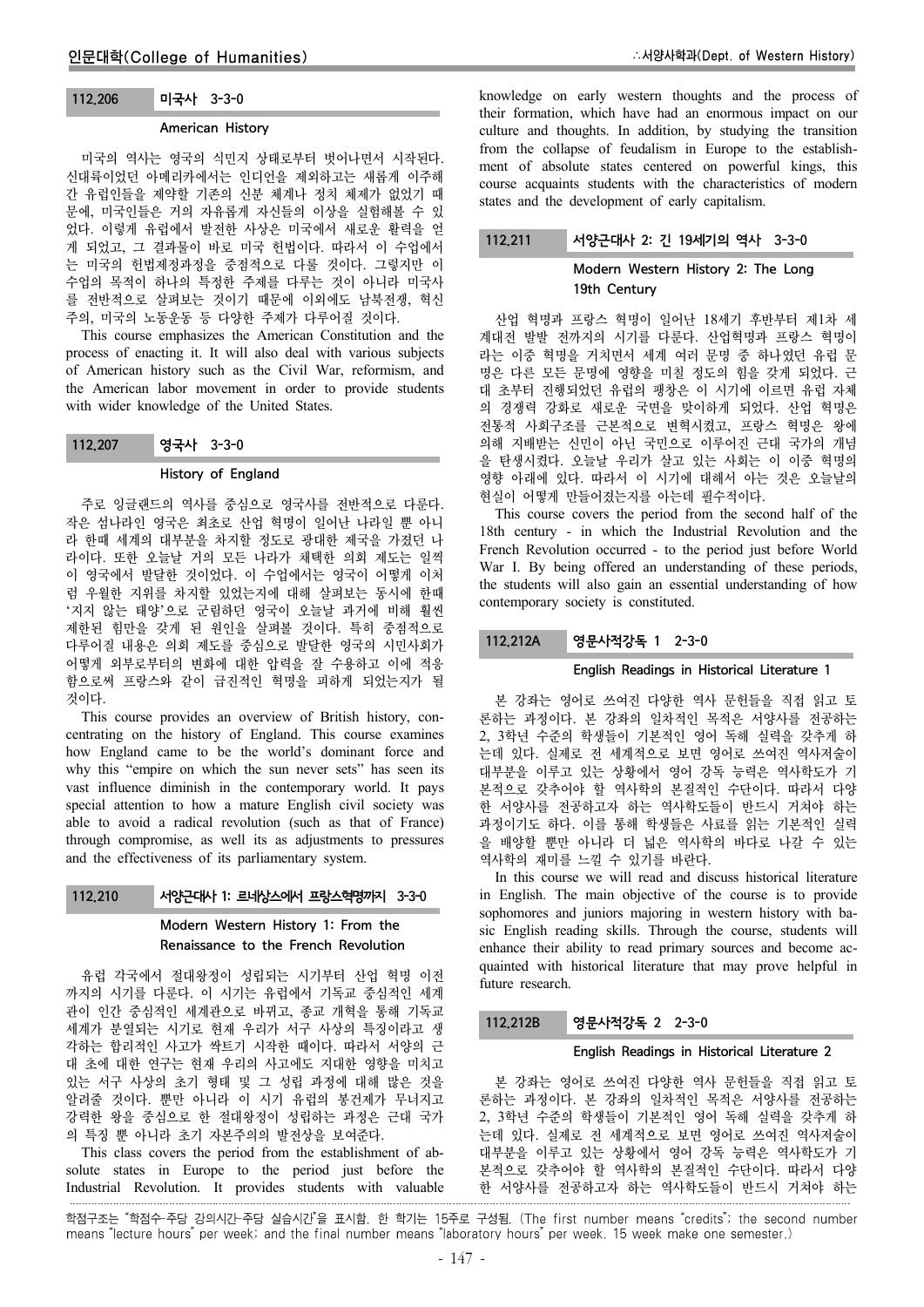과정이기도 하다. 이를 통해 학생들은 사료를 읽는 기본적인 실력 을 배양할 뿐만 아니라 더 넓은 역사학의 바다로 나갈 수 있는 역사학의 재미를 느낄 수 있기를 바란다.

In this course we will read and discuss historical literature in English. The main objective of the course is to provide sophomores and juniors majoring in western history with basic English reading skills. Through the course, students will enhance their ability to read primary sources and become acquainted with historical literature that may prove helpful in future research.

# 112.301 서양사학사 3-3-0

### European Historiography

이 강좌는 서양에서 현재까지 흘러온 역사학의 발자취를 탐구 함으로써 '역사학의 역사'를 배우는 과정이다. 따라서 본 강좌는 그리스로마 시대의 역사 서술에서부터 현재의 포스트모던 역사학 에 이르기까지 역사학이 변화-발전해 온 과정들을 주요 저작들과 개념들을 통해 알아보고자 한다. 역사학의 학문적인 본령은 그것 의 근원적인 목적과 존재 이유를 파악하는 것으로부터 시작되어야 한다. 그런 점에서 '역사학의 역사'를 탐구하는 이 과정은 역사학 에 입문한 사학도들이 자신이 공부하고 있는 역사학의 위치와 그 에 대한 자신의 입장을 세우기 위해서라도 반드시 거쳐야 하는 과 정이기도 하다. 역사학에 관심이 있는 비전공자들도 파노라마처럼 펼쳐지고 있는 역사학의 다이나믹한 변화 과정을 마음껏 만끽할 수 있을 것이다.

This course deals with "the history of history" by following the trail of historical study from ancient to present times. It covers the period from Greek and Roman times to the present, providing students with knowledge of changes and procedures of historiography.

112.310 독일사 3-3-0

#### History of Germany

이 과목은 독일사에 대한 전반적인 개관과 더불어 역사전공자 들의 깊이 있는 역사 탐구를 위해 독일사의 이모저모를 체계적으 로 검토하는 것을 목표로 하고 있다. 독일사는 보통 서구 이중혁 명의 주역인 영국, 프랑스 역사와의 비교사적 차원에서 주로 언급 되어왔다. 하지만 독일 역사 자체도 세계사에 의미 있는 기여를 많이 했다. 따라서 이 강좌는 영국-프랑스사와의 비교검토와 함께 독일사의 고유한 측면에 주목한다. 또 이를 통해 근대 서구가 만 들어 낸 민족국가, 근대성, 부르주아 혁명, 파시즘, 민주주의, 사회 주의와 같은 개념의 검토도 시도한다.

This course first surveys the general development of German history. Students will then perform more specific and concentrated explorations of several aspects of German history, comparing it to that of Britain and France. It will also critically examine the concepts of nation/state, modernity, bourgeois revolution, fascism, democracy, and socialism.

## 112.311 프랑스사 3-3-0

## History of France

프랑스란 우리에게 무엇인가? '프랑스학'을 배우고 연구하는 이 들에게 숙명적으로 다가오는 물음이다. 여기서 '우리'는 핵심적인 단어이다. 왜냐하면 비유럽세계에 속하는 우리에게 프랑스란, 프랑 스인들 자신이나 유럽세계의 같은 일원인 예컨대 이탈리아인들의 그것과는 다른 의미와 실체성을 지니기 때문이다. 그렇다면 프랑 스가 무엇인가 하는 물음은 곧 그것이 전 세계나 적어도 유럽에서 어떠한 의미를 갖는가, 바꿔 말하면 프랑스가 갖는 특수성과 보편

성이 무엇이냐는 물음을 불러오게 마련이다. 이 비교사적 전망이 본 강의의 遠景을 이룬다. 하지만 본 강의는 비교사적 접근 자체 를 다루지는 않는다. 그 대상은 굳건히 프랑스의 과거요, 그것과 현재의 관계이다. 이러한 프랑스의 과거에 접근하기 위해 본 강좌 에서는 기존의 사회사, 경제사, 심성사, 신문화사뿐만 아니라 근래 에 들어 부활되고 있는 정치사 등 다양한 역사 서술을 체험할 것 이다.

This course focuses on the relationship between France's past and its present. To grasp its past, students will explore old-fashioned social, economic, intellectual, and political history, and will also examine the new cultural history which has begun in recent times to be regenerated.

# 112.320A 역사속의 여성과 여성문화 3-3-0

#### Women in History

이 강좌는 역사 속 여성의 삶과 문화를 살펴보고자 하는 목적 을 가진다. 여성의 역사를 살펴본다는 것은 여성(및 남성)의 지위 가 원래부터 고정된 것이 아니라 역사 속에서 변화해 온 것이고, 앞으로도 변화할 수 있는 것임을 이해하는 데 필수적이다. 또한 여성의 문화를 살핀다는 것은 여성과 남성 혹은 제3의 성 사이의 상호이해 그리고 일상적 성별 민주화를 위해서 반드시 필요하다. 이 같은 문제의식을 염두에 두고 이 강의에서는 여성억압의 원인, 여성의 종속이 지속되어 온 구조, 이에 대한 여성의 대응으로서 여성 운동 등, 전통적으로 여성사 연구의 주제가 되어 왔던 내용 들을 살피는 것은 물론, 더 나아가 여성이 주체로서 이루어 온 문 화를 이해하도록 노력할 것이다. 아울러 여성주의의 시각에서 근 대사회에 대한 여성적 대안, 양성 상호 이해의 길 등의 문제까지 생각해 보기로 한다.

This course surveys the status and culture of women in history. Knowledge of women's history is obligatory for understanding the basic tenet that the status of women (and men) is not nature-given or biologically determined. It was artificially settled down through history and therefore is changeable in society. Study of women's culture helps to the mutual understanding of men and women, and to the approvement of gender relations in general In addition to the subjects of women's history - the cause of women's oppression, the structure of women's subjugation and the history of women's movement - this course therefore will also focus on women's culture. The latter was created and developed by women as subject (i.e. master; the one who determines) of their life. Further the participants of the class will have the chance of considering on the feminist alternative to the modern society.

# 112.321 서양의 고대문명 3-3-0

## Ancient Greece and Rome

서양의 고대문명은 고대 그리스 문명이 시작되는 크레타 문명 부터 서로마 제국이 멸망하는 시기까지의 유럽 고대사를 다룬다. 지리적으로는 주로 오늘날의 그리스와 이탈리아 지역을 다루지만, 이 지역들을 중심으로 한 유럽 고대 문명은 이베리아 반도, 갈리 아 지역, 브리튼 제도 등 서유럽 지역뿐만 아니라 소아시아와 북 아프리카의 여러 지역들 그리고 그리스 북동부의 동유럽 지역들까 지도 포괄한다. 서양의 고대문명은 오늘날까지도 유럽 문명의 기 본적인 근간을 이루고 있는 그리스 · 로마적 전통(로마법, 그리스의 민주주의 제도, 그리스 철학 등)과 기독교 전통을 낳고, 발전시켰 으며 그것을 중세 유럽 문명에 전달했다. 따라서 서양의 고대문명 에 대한 지식은 유럽사 전반에 대한 이해에 필수적인 요소라 할 수 있다.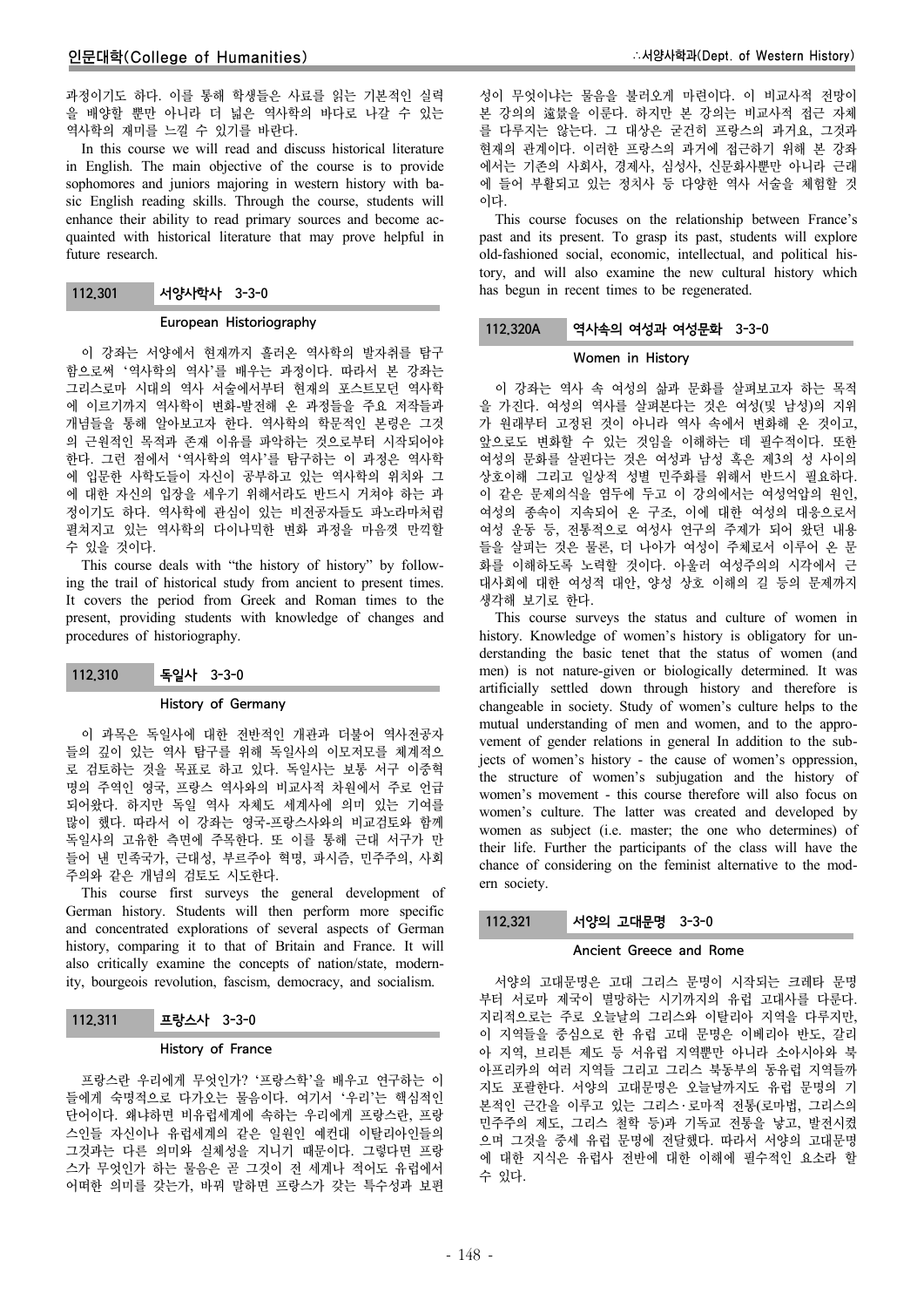This course covers the period from Cretan civilization (the beginning of ancient Greek civilization) to the fall of western Rome. Geographically the course mainly deals with the regions of contemporary Greece and Italy and the ancient civilizations of Europe including the western regions of Europe (Iberian Peninsula, the Gallican region and the Britain islands as well as the regions of Asian Minor, North Africa, and eastern Europe situated at the northeast of Greece).

It is hoped that the student's improved understanding of ancient Greece and Rome from this course will enable them to gain a stronger grip on European history.

| 112,322A | 서양중세사 3-3-0 |
|----------|-------------|
|----------|-------------|

#### Medieval Europe

중세는 '현대문명의 어린 시절'이다. 현대 유럽문명의 여러 모 습, 제도를 이해하기 위해서는 그 기원과 성장과정을 엿볼 수 있 는 중세로 돌아가야 한다. 이와 같은 전제하에서 이 강좌는 유럽 중세시기(5∼15세기)의 사회를 사료와 연구서를 통해 살펴봄으로 유럽사회의 토대를 더 깊이 있게 이해하는 것을 목표로 한다. 구 체적으로는 게르만의 이동으로부터 근대사회로 이행하는 시기 사 이의 주요 주제들, 예컨대 게르만, 카롤링제국, 봉건제, 교권과 속 권의 대립, 십자군원정, 경제 및 도시의 발전, 고딕건축, 유럽 각 국의 발전, 흑사병 등을 다룬다. 중세유럽을 형성시킨 동력과 과정 에 대해 검토하고, 중세 성기의 다양한 정치, 경제, 사회, 문화의 모습들이 근대사회에 어떤 영향을 미치게 되는지도 살펴본다. 이 강좌는 유럽의 중세사회가 어둡고 정체된 사회가 아니라, 새로운 유럽으로 나아가는 역동적인 내적 변화가 일어났던 사회였다는 점 에 주목하며, 그러한 역동적인 중세상에 대한 이해를 높이는데 주 력한다.

The Middle Ages are the 'Childhood of the Modern Era' To understand the various features and institutions of Modern European Civilization, one has to go back to the Medieval Era (5th∼10th century) to trace its origins and consecutive development. Under this premises, this lecture seeks to deepen appreciation of the foundations of European society by examining primary and secondary material on Medieval European history. Specifically, this lecture shall treat the main themes between the migration of the Germanic people to the dawn of modern society, such as the early Germanic states, the Carolingian Dynasty, Feudalism, the rivalry between ecclesiastical and secular powers, the Crusades, the growth of cities and the economy, Gothic architecture, the formation of nation-states, the Plague, etc. This lecture shall consider the dynamics and processes that formed the Medieval Ages, and examine how the political, economic, social and cultural features of the High Middle Ages influenced the shaping of modern society Thus by focusing on the fact that Medieval Europe was not a dark stagnant society but one of dynamic internal change towards a new Europe, this lecture shall concentrate on furthering understanding of the dynamic aspects of the Middle Ages.

## 112.323 20세기 전반의 역사 3-3-0

## Contemporary Western History 1

20세기 전반의 역사는 장기 19세기가 끝나는 시점인 제1차 세 계대전의 발발로부터 전간기를 거쳐 제2차 세계대전이 끝나는 시 점까지의 유럽사를 다룬다. 제1차 세계대전, 러시아의 사회주의 혁 명, 의회 민주주의의 쇠퇴와 파시즘의 대두, 제국주의 활동의 가열 과 국제적 긴장관계의 고조, 대공황 그리고 제2차 세계대전의 발 발과 파시즘의 패배로 이어지는 일련의 중요한 사건들이 이 시기

유럽사를 빼곡히 채우고 있다. 유럽인들에게는 물론이고 그들의 지배를 받고 있었던 많은 비 유럽인들에게도 20세기 전반의 역사 는 그 흔적이 오늘날까지도 남아 있는 지울 수 없는 외상을 심어 주었다. 따라서 이 과목은 여전히 정치와 저널리즘의 주 영역으로 남아 있는 여러 가지 중요한 정치적, 경제적, 문화적 현상들을 역 사적인 맥락 속에서 깊이 있게 이해하는데 도움을 줄 수 있다.

This course covers the epochal period from the outbreak of World War I to the close of World War II. Students will gain a deeper understanding of the political, economic, and cultural phenomena that caused events and that are still being acknowledged in the main spheres of politics and journalism.

# 112.324 20세기 후반의 역사 3-3-0

# Contemporary Western History 2

20세기 후반의 역사는 제2차 세계대전의 종전 그리고 동서 냉 전체제로부터 시작된 오늘날의 역사를 다룬다. 오늘날 우리가 살 아가는 시대를 대상으로 한다는 점에서 이 시기의 역사는 자칫 정 치적-이데올로기적 관점에 의해 편향적으로 해석될 위험에 항상 노출되어 있지만, 다른 한편으로는 바로 그 이유 때문에 반드시 다루어져야 할 필요가 있는 역사이다. 전후 근사 반세기 동안 세 계 정치를 규정한 냉전체제, 제국의 해체와 신생 독립국가의 등장, 그리고 그로 인해 생겨난 제3세계 문제와 남북문제, 후기 산업사 회 및 초국적 자본의 형성과 갈수록 심화되고 있는 환경, 생태, 빈곤의 문제들 그리고 냉전체제의 해소가 가져온 다양한 수준의 종교적-민족적 갈등들이 이 과목을 통해 다루어지게 될 주된 문제 들이다.

Beginning with the end of World War II and the resultant Cold War, this course continues on to deal with the current world. Some of the issues that will be covered: the Cold War system that determined international politics after WWII; the dissolution of empires and the emergence of new independent states; the problems of the third world and problems between the north and the south; the formation of post-industrial societies and supernational capital; the deteriorating conditions of the environment and ecosystem; poverty; and the various religious and national struggles resulting from the dissolution of the Cold War system.

## 112.326 독문사적강독 2-3-0

# Readings of Historical Literature in German

독문사적 강독은 독일어로 쓰여진 다양한 문헌들을 직접 읽고 토론하는 과목이다. 이 과목의 일차적인 목적은 서양사를 전공하 는 2, 3학년 수준의 학생들이 기본적인 독일어 독해 실력을 갖추 게 하는데 있다. 독일의 역사연구는 근대 역사학의 기본적인 방법 론을 확립하고 그것의 초기 흐름을 주도적으로 이끌었을 정도로 오랜 전통을 가지고 있다. 따라서 이 과목의 보다 확장된 목적과 그것이 겨냥하는 효과는 독일어권에서 쓰여진 역사관련 저작들과 사료들을 직접 접하게 함으로써 서양사를 보는 이해의 폭을 넓히 고 서양사에 대한 한층 향상된 관심을 유발하는 것이다.

In this course we read and discuss German historical literature using the German language. Sophomores and juniors majoring in western history will improve their knowledge, reading ability, and broaden their understanding of western history by using German historical works and primary sources.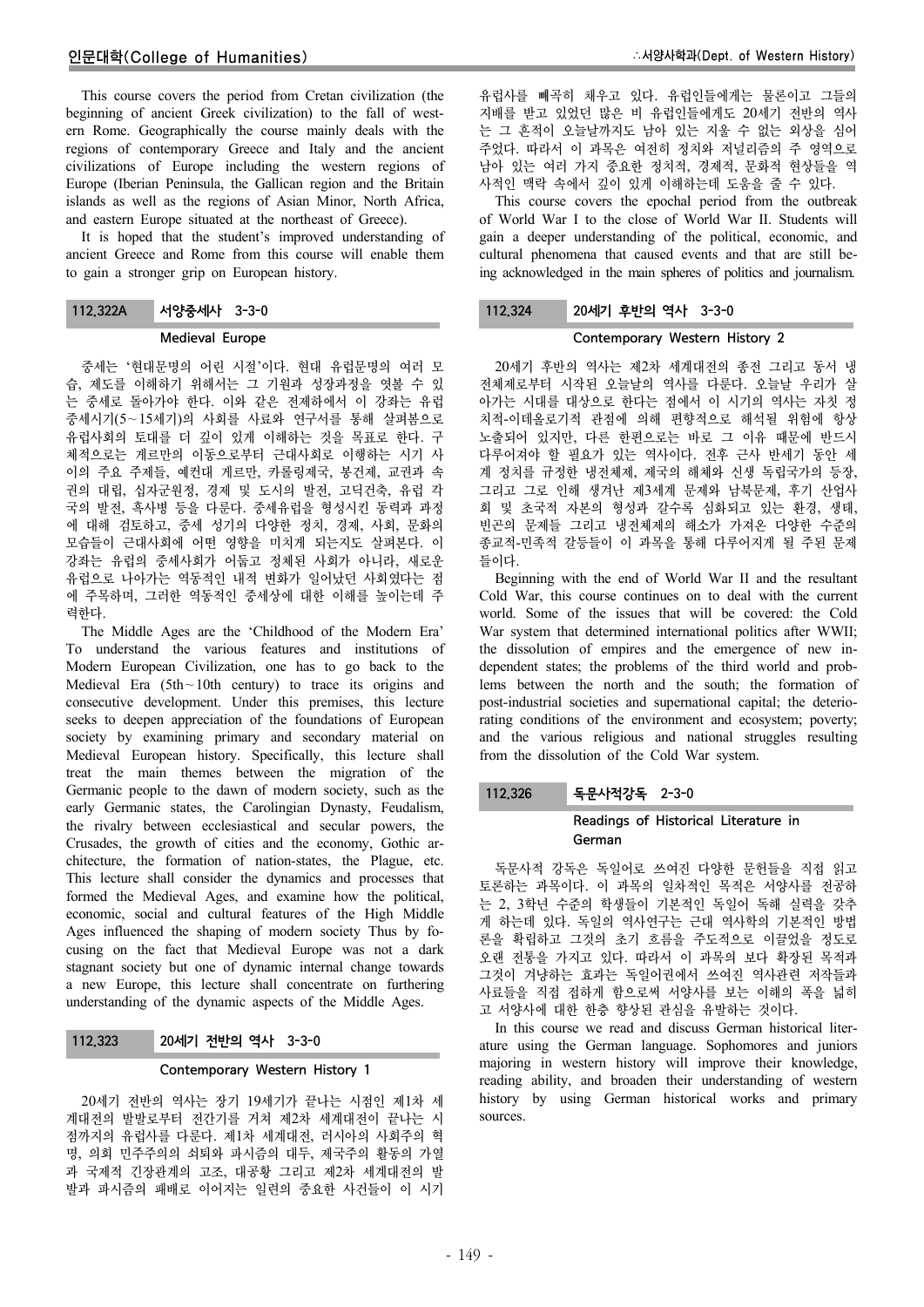## 112.328 불문사적강독 2-3-0

#### Readings of Historical Literature in French

불문사적 강독은 불어로 쓰여진 다양한 문헌들을 직접 읽고 토 론하는 과목이다. 이 과목의 일차적인 목적은 서양사를 전공하는 2, 3학년 수준의 학생들이 기본적인 독일어 독해 실력을 갖추게 하는데 있다. 아날학파로 대표되는 프랑스의 역사학은 역사학의 영역을 확장하고 그것을 인문학과 사회과학을 아우르는 학제간 연 구의 중심으로 만드는 데 크게 기여했으며 오늘날에도 여전히 전 세계 역사학의 중심에 위치하고 있다. 따라서 이 과목의 보다 확 장된 목적과 그것이 겨냥하는 효과는 프랑스어권에서 쓰여진 역사 관련 저작들과 사료들을 직접 접하게 함으로써 서양사를 보는 이 해의 폭을 넓히고 서양사에 대한 한층 향상된 관심을 유발하는 것 이다.

In this course we read and discuss French literature using the French language. It aims mainly to provide sophomores and juniors majoring in western history with the ability to read French historical literature. This course, therefore, seeks to broaden students' understanding of, and stimulate further interest in, western history by using historical works and primary sources in French.

#### History of Russia

러시아사는 각국사의 일환으로서 러시아사에 대한 보다 심층적 이고 다각적인 이해를 목표로 한다. 이 과목은 러시아의 지리적 여건, 국가형성과정 등에 대한 개관으로부터 시작하여 끼예프 공 국 시대에서부터 따따르 지배 시대, 모스크바국 시대, 제정시대, 러시아혁명, 소련 및 소련의 해체와 러시아 공화국의 성립에 이르 기까지의 역사를 차례로 살펴본다. 특히 뾰뜨르 1세의 서구화 정 책이후 소련의 성립과 냉전 시기에 이르는 근현대사가 강조될 것 이다. 이에 대한 다양한 책과 사료들은 러시아사와 그에 바탕한 러시아 문화에 대한 폭넓은 이해와 감상에 도움을 줄 것이다.

This course provides students with a deeper understanding of Russian history It deals with issues in chronological order: the geopolitical situation of Russia, the period of Kiev states and the Tartar yoke, Moscow states, the imperial period, the Russian Revolution, the formation and disintegration of the USSR, and the establishment of the Russian Republic. It pays special attention to the period from the westernization by Peter the Great to the formation of the USSR. By using various kinds of books and primary sources, this course also helps students feel the rich cultural traditions of Russia.

| 112,425 | 서양지역사특강 3-3-0 |  |
|---------|---------------|--|
|         |               |  |

#### Topics in Western Regional Studies

서양지역사특강은 서유럽 일부와 미국만을 서양의 전부로 생각 하는 기존의 역사관을 수정하고 세계사에 대한 보다 폭넓은 시각 을 배양하기 위한 과목이다. 이 강좌를 통하여 기존의 유럽 중심 적 서양사에서 생략되어 오던 동유럽과 남유럽, 아프리카, 남아메 리카 등의 소위 주변부에 대하여 새로운 역사적 관점을 얻을 뿐만 아니라 나아가 세계사 전체에 대한 보다 열린 시각을 갖게 될 것 이다. 이를 위하여 각 학기마다 이 지역들에 관한 주요한 주제들 을 선정하여 다양한 1, 2차 자료들을 통하여 집중적으로 탐구할 것이다.

This course challenges the historical perspective which considers western Europe and America the sole representatives of the west. By doing so, it attempts to promote broader perspectives on world history. This class will provide new historical perspectives on the so-called peripheral regions (eastern and southern Europe, Africa, and South America) which have been neglected in past historical descriptions centered on Europe Important issues relating to these regions are chosen each semester; students will have a chance to study a specific region with the help of primary and secondary sources.

## 112.431 서양사특강 3-3-0

#### Topics in Western History

서양사 특강은 학부 4학년을 위한 과목으로서, 서양사의 주요 주제들을 선정해서 다룬다. 각 주제마다 최신의 연구 경향과 주요 업적들을 소개함으로써 전공자들에게 서양사에 대한 심도 있는 이 해를 가능하게 하고, 장차 대학원에 진학해서 연구의 깊이를 더할 수 있도록 준비시켜 준다.

This course provides seniors with an opportunity to explore major topics in western history. It deals with the latest trends of study in each topic and encourages a deeper understanding of western history. This class will prepare students for the study of history at a graduate level.

#### 112.432 서양사연습 3-3-0

## Seminar in Western History

<서양사연습>은 서양사에 관련된 졸업논문을 쓰기 위한 기본적 바탕을 다지고 직접 논문을 쓰고 수정하는 과정을 익히기 위하여 개설된 과목이다. 수강생들은 스스로의 논문 주제를 선정하고 한 학기 동안 이에 대한 작업의 진전 상황을 교수와 학생들과 서로 공유하면서 졸업논문을 완성해 나가게 된다. 수업 시간을 통한 논 문 발표, 교수와 학생들 간의 토론과 질의응답은 계속적인 수정과 보충을 통하여 논문의 질을 높이는 한편 논문을 쓰는 과정 자체를 값진 학문적 경험으로 만들어 줄 것이다.

This course provides students with an opportunity to write and edit a thesis for graduation. During the semester, students choose their own subject of study and complete it with the collaboration of instructors and colleagues. The presentation of the thesis in class and discussions between the

instructor and students will help to enhance the quality of the thesis. Furthermore, the experience of writing a thesis will be a valuable asset for the student's future research and studies.

## 112.433 해양팽창과 근대의 형성 3-3-0

#### Maritime Expansion and Modern Times

이 과목에서는 전지구적 차원에서 여러 문명권이 조우하여 하나 의 세계가 형성되는 과정을 추적하고자 한다. 비교적 고립된 상태 에서 독자적으로 발전하던 아시아와 유럽, 아프리카, 아메리카 지 역의 사회와 국가가 해상을 통한 성호 접촉이 증가하면서 교류와 충돌이 이어지는 것이 근대 세계사의 기본 경향이라 할 수 있다. 본 과목에서는 그러한 문명간 상호 접촉의 동력이 무엇인가, 그것 이 어떤 과정을 거쳐 진행되었는가, 그 결과 세계의 각 지역은 어 떤 변화를 겪었는가를 알아보고자 한다. 그러한 목표 아래 구체적 인 토픽으로는 전지구적인 교역의 증대, 정치 ․ 군사적 충돌의 격화, 생물학적 교환에 따른 생태 환경의 변화, 인적 교류의 증대와 노예 무역, 종교 전도와 지적 교류 등을 다룰 것이다. 결과적으로 그와 같은 국제적인 관점에서 현대성의 형성을 이해하고자 한다.

This course serves as an introduction to the history of cultural encounters around the world during the period 500